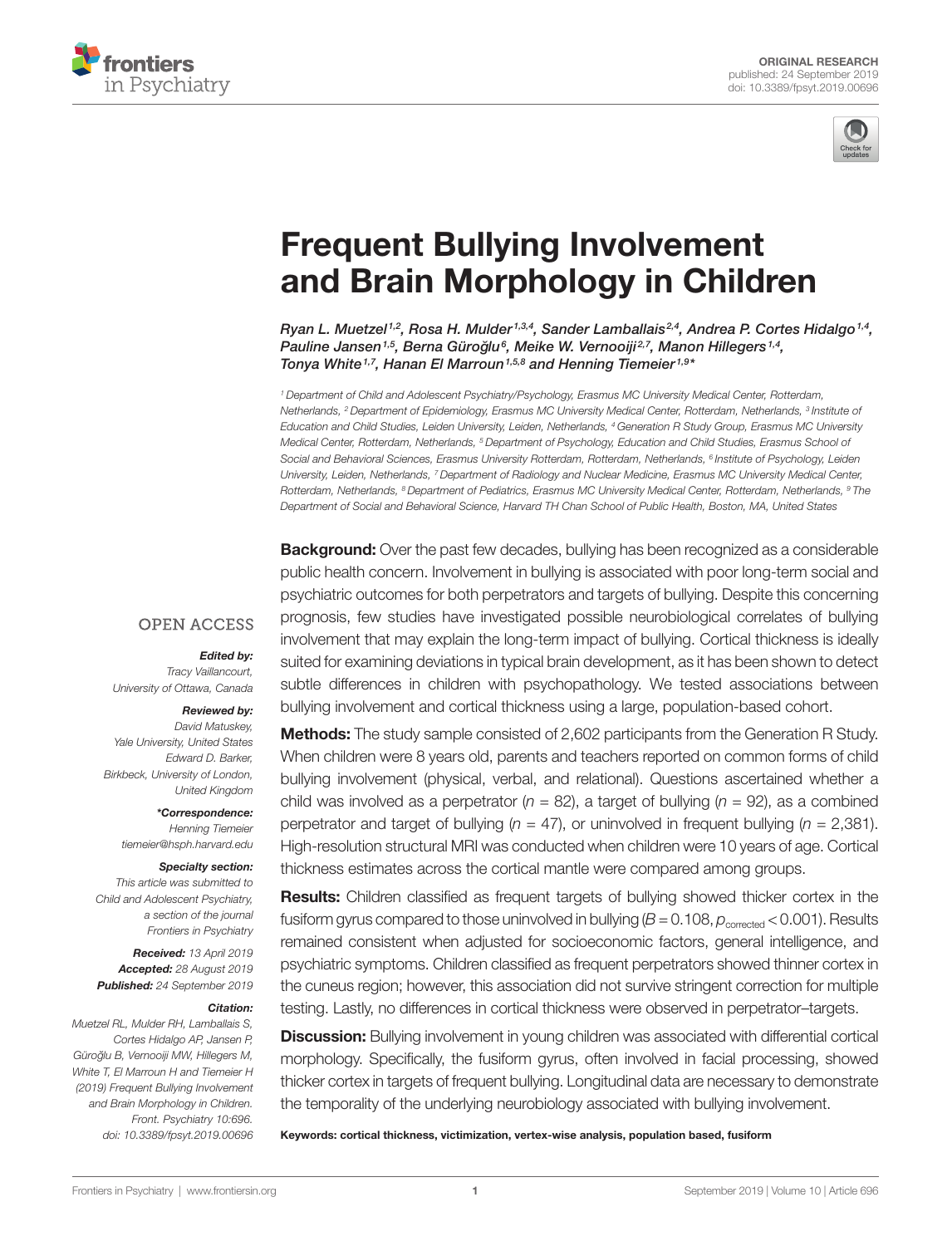# INTRODUCTION

The past decades have witnessed bullying during childhood emerge as a considerable public health concern. Prevalence estimates are relatively high, although vary considerably by age, gender, frequency of involvement, and country [\(1](#page-7-0)). In addition to the immediate burden on the child, poor long-term outcomes have been consistently reported in those involved once they reach adulthood, including increased rates of psychiatric disorders, substance abuse, problems with social functioning, and suicidality [\(2–](#page-7-1)7). The persistence of these problems into adulthood suggests that a potential underlying neurobiological substrate may be linked to bullying involvement.

Bullying in children is formally characterized as unwanted, repeated, and aggressive behavior among peers which occurs in the context of an actual or perceived power imbalance (8). Involvement takes place in multiple forms, including physical (e.g., hitting, fighting), verbal (e.g., name calling, inappropriate comments), relational (e.g., social exclusion), and more. Those involved in bullying are often classified as being a bully (perpetrator), a victim (target of bullying), or involved in both forms as a perpetrator–target (9). Against the background of high prevalence estimates and the advent of cyber bullying, it is crucial to better understand bullying in the context of neural correlates, as such features could eventually help to predict and even explain the persistent psychosocial outcomes of bullying involvement ([10\)](#page-7-2).

*In vivo* structural brain imaging methods have proven effective in examining typical [\(11\)](#page-7-3) and atypical morphological brain development ([12](#page-7-4)) and are a promising tool for ascertaining any neural correlates of bullying involvement. Previous work has already shown how early-life adversities, such as abuse, early life stress, quality of maternal care, and growing up in institutional care, impact cortical and subcortical development in children [\(13–](#page-7-5)[15](#page-7-6)). Despite this work demonstrating the sensitivity of structural neuroimaging to detect subtle morphological features of typical and atypical brain development, few studies have explored to what extent bullying involvement is associated with brain morphology and brain structure [\(16,](#page-7-7) [17\)](#page-8-0). More substantial focus has been given to aspects of peer and social interaction using functional MRI ([18](#page-8-1)) where, for example, anterior cingulate and prefrontal cortices have been implicated with differential functional activity in the context of exposure to social exclusion ([19,](#page-8-2) [20](#page-8-3)). Recently, a large study of adolescents examined how structural brain volumes were related to peer victimization and psychopathology; changes in brain volumes which were related to peer victimization (specifically portions of the basal ganglia) were also predictive of internalizing problems later in life ([21](#page-8-4)).

We aimed to study the association between bullying involvement and brain morphology in a large population-based setting. Parent- and teacher-rated bullying involvement was used to classify children as perpetrators, targets of bullying, or combined perpetrator–targets. We performed structural MRI to quantitatively assess the thickness of the cortical mantle, as well as hippocampal and amygdala volume; metrics shown to be associated with psychopathology and symptomatology in children. We hypothesized that targets of bullying involvement would display differences in cortical thickness in brain areas related to threat perception and sensitivity, fear, anxiety, emotional face processing, and emotional regulation (e.g., prefrontal cortex, cingulate gyrus, fusiform face area, and insula). We also hypothesized that perpetrators would differ in cortical thickness in areas related to emotional (dys)regulation (e.g., prefrontal cortex). Lastly, we hypothesized that those involved as perpetrator–targets would display the largest differences in cortical thickness in regions observed in both perpetrators and targets of bullying.

# METHODS AND MATERIALS

### **Participants**

Participants in this study were part of the Generation R Study, a prospective prenatal birth cohort in Rotterdam, The Netherlands [\(22](#page-8-5)). When children were between the ages of 7 and 8, parents and teachers completed a questionnaire on children's bullying involvement. At the age of 10, children visited our researchdedicated facility for a detailed behavioral assessment ([23](#page-8-6)) and also underwent MRI [\(24](#page-8-7)). Of the 3,992 children who visited our MRI facility, 807 datasets were excluded due missing complete  $T_1$ scan ( $n = 114$ ; 3%), a different T<sub>1</sub> acquisition ( $n = 22, 0.6\%$ ), poor/ insufficient data quality ( $n = 644$ ; 16%), or incidental findings (*n* = 27; 0.7%, **Supplemental Table S1**). Of the remaining 3,185 children who had MRI data, 2,602 also had parent or teacher report information on bullying involvement and comprised the final study population. The flow chart depicted in **[Figure 1](#page-1-0)** illustrates these exclusions in detail. The Medical Ethics Committee of the Erasmus Medical Center approved all study procedures, and all parents and children provided written informed consent and assent, respectively.

<span id="page-1-0"></span>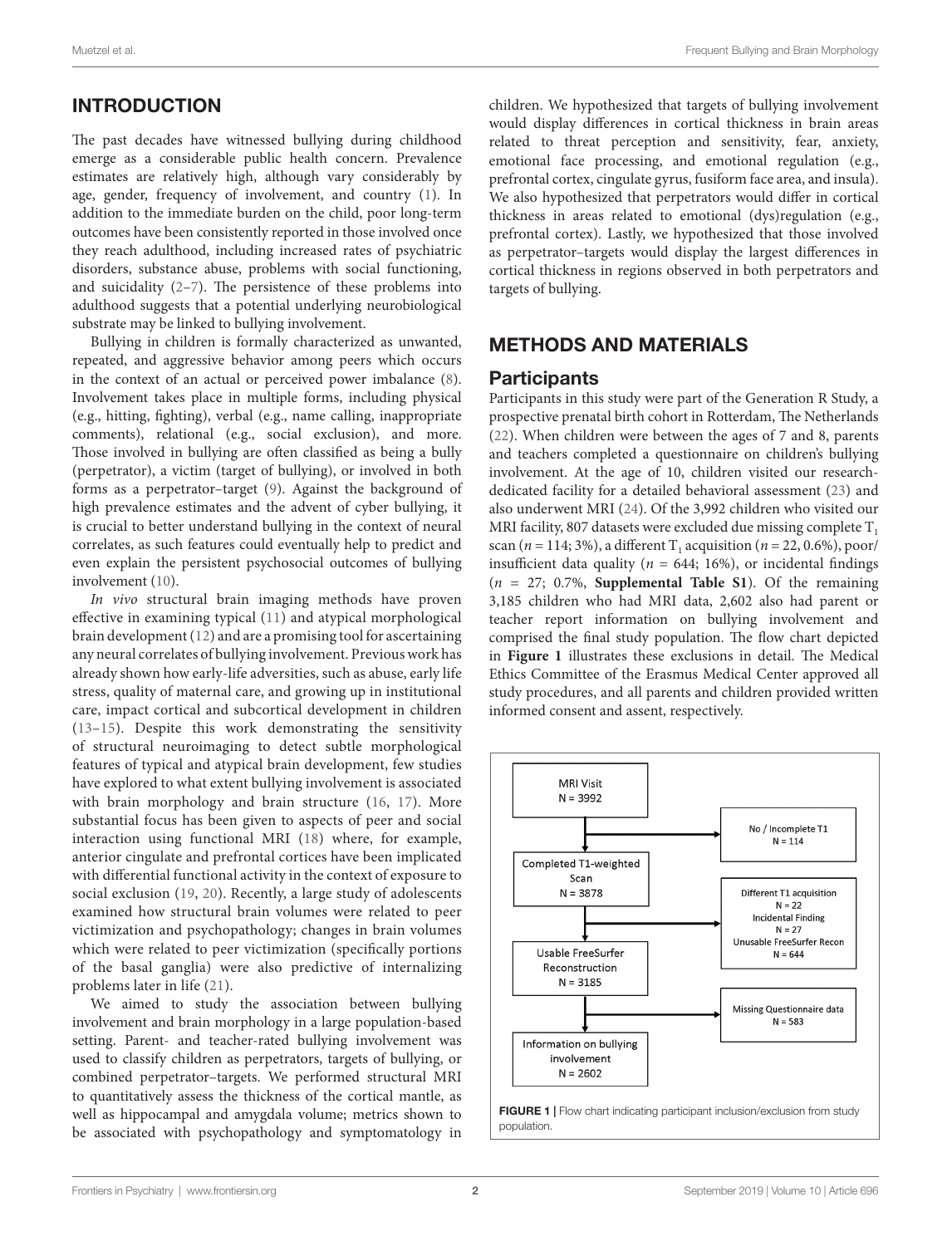### Bullying Involvement Assessment

Three common forms of bullying involvement (9) were assessed using two separate informants: Physical, verbal, and relational bullying involvement were assessed by asking the child's primary caregiver (most often the mother) and/or the child's teacher. Separate questions ascertained whether the child was involved as a perpetrator or a target of bullying for each type of involvement (physical, verbal, relational involvement, for a total of six items). For example, parents and teachers were asked, "In the past few months, how often has your child been bullied by insults, being called names or being laughed at?" Full questions are presented in the Supplemental Material. Teachers were additionally asked whether a child was involved in material bullying. However, this item was not administered in the parent version of the questionnaire given the low endorsement rates by teachers and, therefore, was not used in the current analyses. Each item was rated on a 4-point scale ranging from "Never or less than once per month" to "More than twice per week" by the teachers and on a 5-point scale ranging from "Never" to "Several times per week" by the parents. Children were classified as perpetrators if their parent or their teacher indicated they physically, verbally, or relationally bullied other children once per week or more, which represents frequent involvement. In the event of disagreement between informants, children were classified as perpetrators if one informant indicated involvement (3, [25](#page-8-8)). Similarly, children were classified as targets of bullying if their parent or teacher indicated they were bullied by another child once per week or more. If a child was classified as both a perpetrator and as a target of bullying based on these criteria, they were reclassified as being involved as both, referred to as a perpetrator–target. Ratings from multiple informants were not available for all children, with roughly 33% receiving information from both informants, 53% receiving information from mothers only, and 14% receiving information from the teacher only. Cohen's Kappa was in line with previous work,  $\kappa = 0.11$ ,  $p < 0.05$  [\(25](#page-8-8)[–28](#page-8-9)). Although this agreement is relatively low, as highlighted by previous work [\(25](#page-8-8)), it is also consistent with agreement between informants in the context of behavioral and emotional problems ([29](#page-8-10)).

### Image Acquisition

Neuroimaging data were collected on a study-dedicated, 3-Tesla MRI system (MR-750W, General Electric, Milwaukee, WI, US) using an eight-channel, receive-only head coil ([24\)](#page-8-7). Before scanning, children underwent a mock scanning session in order to familiarize them with the procedure and scanning environment. High-resolution,  $T_1$ -weigthed structural MRI data were acquired using a coronal inversion recovery fast spoiled gradient recalled sequence with the following parameters: GE option BRAVO,  $T_R$  = 8.77 ms,  $T_E = 3.4$  ms,  $T_I = 600$  ms, flip angle =  $10^{\circ}$ , matrix size =  $220 \times 220$ , field of view = 220 mm  $\times$  220 mm, slice thickness = 1 mm, number of slices = 230, ARC acceleration factor = 2.

### Image Processing

Images were processed using the FreeSurfer version 6.0 analysis suite [\(30](#page-8-11)). First, DICOM data were converted to "MGZ" file format using the FreeSurfer "mri\_convert" tool. The standard reconstruction was then conducted, where nonbrain tissue was removed, voxel intensities were corrected for  $B_1$  field inhomogeneities, voxels were segmented into white matter, gray matter, and cerebral spinal fluid, and surface-based models of white matter and gray matter were generated. Subcortical structures were automatically labeled, and volumes in cubic millimeter were extracted for the hippocampus and amygdala for this study. Cortical thickness was estimated at each point (vertex) along the cortical ribbon, and each point was also automatically assigned an anatomical label according to a predefined atlas [\(31](#page-8-12)). Thickness data for each participant were coregistered to a standard stereotaxic space and smoothed with a 10-mm full-width half-maximum Gaussian kernel. Cortical surface reconstructions were visually inspected for inaccuracies [\(32](#page-8-13)), and 16% of the scans were labeled as inadequate for data analyses.

### **Covariates**

Date of birth and sex were determined from medical records obtained at birth, and child ethnicity was defined based on the birth country of the parents. Maternal education level, a proxy for socioeconomic status, was assessed by questionnaire. Child nonverbal IQ was estimated using subtests from the Snijders– Oomen nonverbal intelligence test at the age-6 assessment [\(33](#page-8-14)). Lastly, child psychiatric symptoms were assessed using the parentreport Child Behavior Checklist (CBCL) administered at the age-10 assessment. The CBCL is a 100-item parental report of child behavioral and emotional problems which uses a Likert response format. The CBCL assesses a variety of domains, including internalizing (e.g., depressive/anxiety symptoms) and externalizing (e.g., attention problems). The square root transformed sum of all items (Total Problem Score) was utilized ([34](#page-8-15)). For supplemental analyses (see statistical section below), additional covariates were tested for their impact on model estimates. First, for analyses involving targets of bullying, the CBCL Broadband Internalizing scale was used, as it focuses on emotional problems more common in this group. With the same rationale, the CBCL Broadband Externalizing scale was added in analyses of perpetrators of bullying. In order to rule out that childhood trauma explained any observed associations, exposure to physical and sexual abuse, derived from a retrospective parental-report of life events, was included. Briefly, a dichotomous (exposed/unexposed) variable was created if any of four items related to physical and sexual abuse were endorsed ([35\)](#page-8-16). Lastly, body mass index, estimated from height and weight measured at the age-6 assessment and normalized in accordance to Dutch growth curves for age and sex, was also included as a covariate in supplemental analyses.

### Statistical Analysis

Analyses were run using the R statistical software [version 3.4.3 ([36\)](#page-8-17)]. Multiple linear regression was used for analyses of hippocampal and amygdala volume. A custom in-house package was developed to run multiple linear regression at each cortical vertex ("QDECR," <https://github.com/slamballais/QDECR>). A dichotomous variable for each of the three groups (perpetrator, target of bullying, and perpetrator–target) was created and reference coded to the individuals uninvolved in bullying. Regression analyses were run in three steps to adjust for potential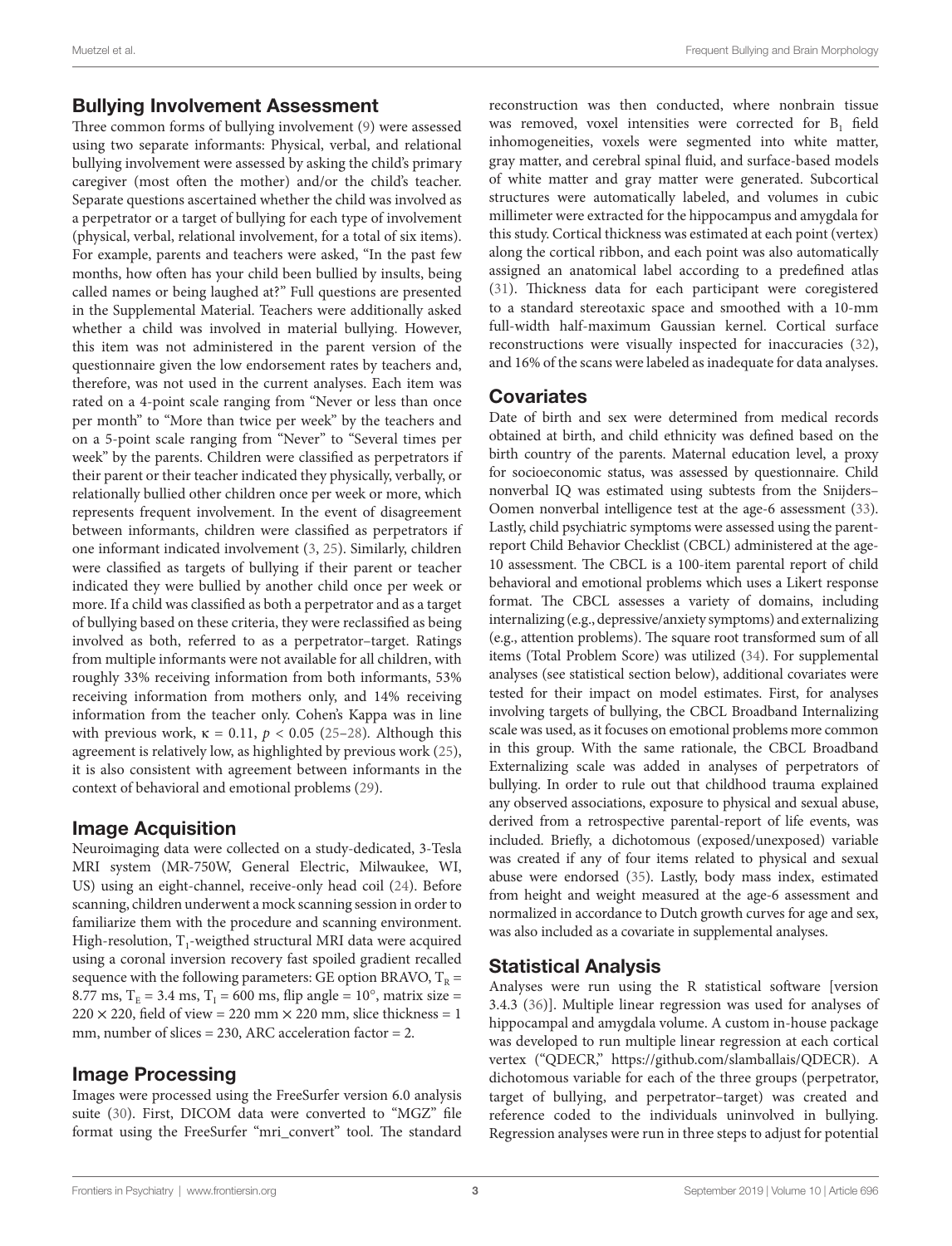confounding factors. All three models are presented in order to show the impact different confounding factors have on regression coefficients, with large changes in estimates indicative of the potential for residual confounding (remaining bias in estimates). Furthermore, as different neuroimaging studies often have limited data on various confounding factors, presenting analyses in this way allows for maximal comparison with existing/new literature, for example in the frequent case when only age and sex are available. Primary analyses were adjusted for age at MRI scan, sex, and child ethnicity (model 1). Additional analyses were run by further adjusting model 1 for maternal education and child nonverbal IQ (model 2). Lastly, to determine whether results were explained by child behavior problems, model 2 was additionally adjusted for child behavior problems (model 3).

In order to ascertain to what extent the perpetrator–target classification influenced results, sensitivity analyses were run where the perpetrator–target category was not considered. These children were dichotomously classified as targets of bullying or perpetrators. In further sensitivity analyses, continuous sum scores of bullying involvement were entered into regression models in order to complement categorical analyses. In order to determine whether observed associations were different between boys and girls, models were also run with a perpetrator groupby-sex interaction term. As internalizing problems are more often related to victimization and externalizing problems are more often related to perpetrator behavior, sensitivity analyses were run for model 3 where the CBCL total problems score was replaced with either the broadband internalizing score (targets of bullying) or the broadband externalizing score (perpetrators). Lastly, in order to rule out other potential confounding factors, exposure to traumatic events as well as body mass index were added to model 3 to ensure these factors did not account for any observed associations.

Given the large number of statistical tests, analyses were adjusted for multiple comparisons using Gaussian Monte Carlo simulations [\(37](#page-8-18)). Clusterwise *p* values were Bonferroni corrected for two hemispheres ( $p < 0.025$ ), and, as it has shown high correspondence with actual permutation testing at the smoothing kernel used, a cluster-forming threshold (CFT) of  $p = 0.001$  was selected for significance testing [\(38](#page-8-19)). As this threshold may be conservative, in line with genome-wide association studies, a "suggestive" yet still strict CFT was also employed ( $p = 0.005$  CFT). For illustrative purposes, different CFTs are also displayed in figures and tables when a cluster was significant at the suggestive CFT 0.005 or below.

### Missing Data

Data were missing on covariates in a subset of participants for ethnicity, maternal education, nonverbal IQ and behavioral problems. In all cases, missingness was <11%. In order to retain the largest possible sample for linear regression analyses, these missing data were imputed utilizing the "mice" (multiple imputation by chained equations) package for multiple imputation (39). A number of variables that are correlated with these covariates were used in the imputation process. With 100 iterations, a total of 30 imputed datasets were generated, and results were pooled at each vertex using established methods (40).

### Nonresponse

Nonresponse was described with two sets of analyses: first, a comparison with children who participated in the age-6 assessment (roughly the age when the bullying assessment was conducted) but do not have MRI data at age 10 and, second, a comparison with children who participated in the MRI study but were excluded from analyses (e.g., due to poor data quality). Children who participated in the age-6 assessment but not in the current study had lower IQ ( $M_{\rm MRI}$  = 104,  $M_{\rm nonresponder}$  = 99,  $p$  < 0.05), higher total behavioral problem scores ( $M_{\text{MRI}}$  = 16.7,  $M_{\text{nonresponder}}$  = 18.5,  $p$  < 0.05), were less likely to be Dutch ( $P_{\text{MRI}} = 64\%$ ,  $P_{\text{nonresا} = 53\%$ , *p* < 0.05), and their mothers were less likely to have acquired higher education ( $P_{\text{MRI}} = 63\%$ ,  $P_{\text{nonresponder}} = 52\%$ ,  $p < 0.05$ ). Similarly, children who were excluded from the present study (e.g., because of motion artifact or missing a bullying assessment) tended to also have lower IQ ( $M_{\text{MRI}}$  = 104,  $M_{\text{excluded}}$  = 100,  $p$  < 0.05), higher total CBCL problem scores ( $M_{\text{MRI}} = 16.7$ ,  $M_{\text{excluded}} = 18.3$ ,  $p < 0.05$ ), less likely to be Dutch ( $P_{\text{MRI}} = 64\%$ ,  $P_{\text{excluded}} = 52\%$ ,  $p < 0.05$ ), and their mothers were less likely to have acquired higher education ( $P<sub>MRI</sub>$  = 63%,  $P_{\text{excluded}} = 54\%, p < 0.05$ ).

### RESULTS

Girls represented 51% of the sample, and children were on average 10.1 years (range, 8.5–11.9) old at the MRI visit. Based on parent report (mean age of child, 8.1 years; range, 7.5–9.9 years) and/or teacher report (mean age of child, 6.6 years; range, 4.6–9.6 years), 92 children (3.5%) were frequently involved as targets of bullying, 82 as perpetrators (3.2%), 47 as perpetrator– targets (1.8%), and 2,382 (91.5%) were uninvolved in frequent bullying. **Table 1** provides a detailed overview of the sample characteristics.

### Targets of Bullying

Whole-brain vertex-wise analyses of cortical thickness showed that children identified as targets of bullying had thicker cortex in the left fusiform gyrus compared to those uninvolved in frequent bullying (**[Figure 2](#page-4-0)**, **Table 2**). Results remained highly consistent across model 1 ( $B = 0.107$ ,  $SE = 0.027$ , size = 312 mm<sup>2</sup>,  $p_{\text{CFT}}$  = 0.001, adjusted for age, sex, and ethnicity), model 2 ( $B =$ 0.108, SE = 0.027, size = 312 mm<sup>2</sup>,  $p_{\text{CFT}} = 0.001$ , additionally adjusted for child IQ and maternal education level), and model 3 ( $B = 0.110$ , size = 290 mm<sup>2</sup>,  $p_{\text{CFT}} = 0.001$ , additionally adjusted for child behavioral problems), suggesting minimal residual confounding through various categories of covariates (**Table 2**). Results remained highly consistent when additionally adjusting model 3 using the broadband internalizing scale rather than the total problems scale (*B* = 0.107, SE = 0.027, size = 307 mm<sup>2</sup>,  $p_{\text{CFT}}$  = 0.001). In addition, adjusting model 3 for exposure to traumatic life events ( $B = 0.107$ ,  $SE = 0.027$ , size = 295 mm<sup>2</sup>,  $p_{CFT} = 0.001$ ) or for body mass index (*B* = 0.108, SE = 0.027, size = 279 mm<sup>2</sup>,  $p_{\text{CFT}}$  = 0.001) did not change the results (**Supplemental Table S2**). A sex-by-target of bullying interaction term showed no significant clusters, suggesting the association is similar in boys and girls.

In additional analyses utilizing a two-group (perpetrator or target of bullying) classification, results remained unchanged,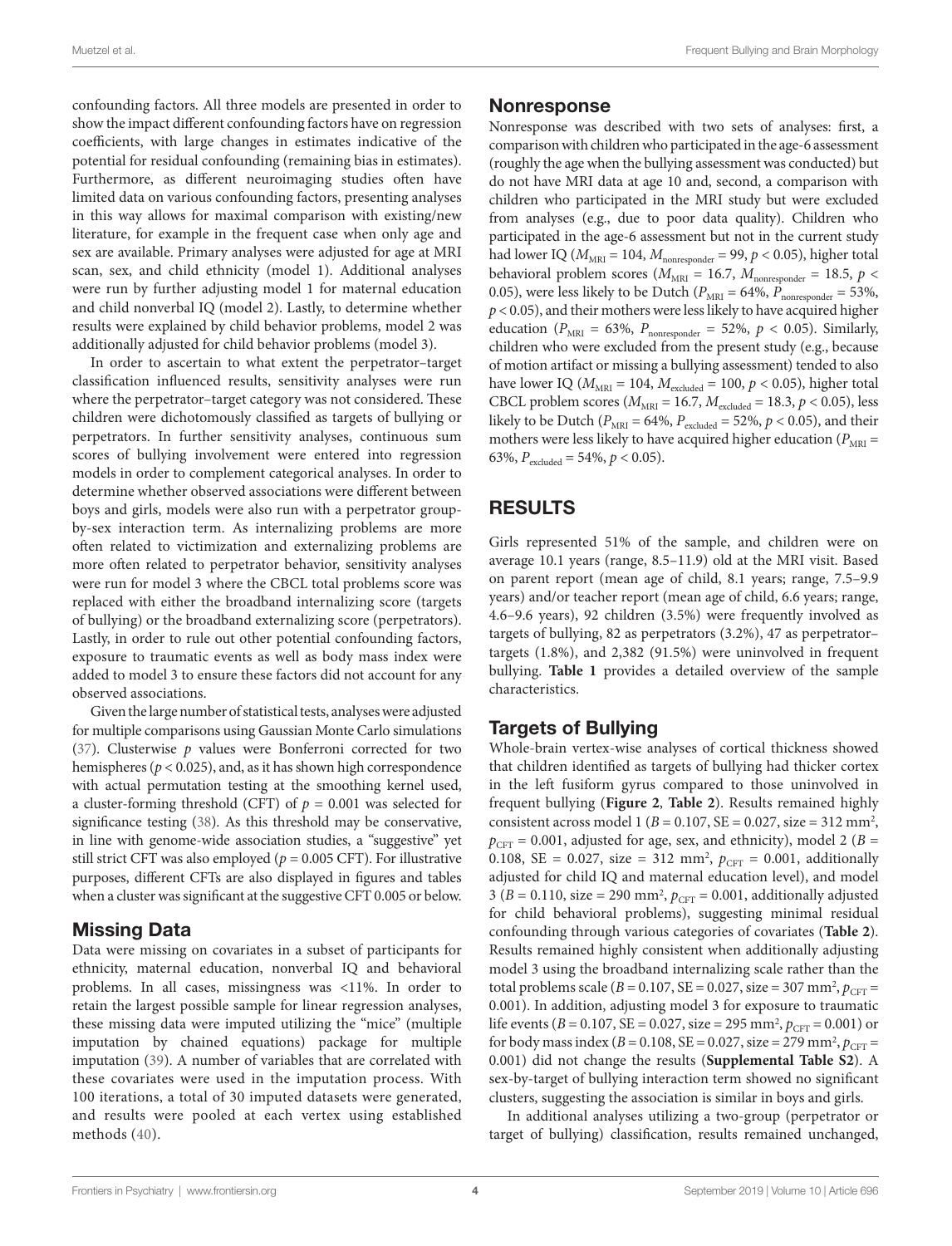#### TABLE 1 | Sample Characteristics.

|                            | All               | <b>Target</b>     | Perpetrator       | Perpetrator-target |  |
|----------------------------|-------------------|-------------------|-------------------|--------------------|--|
|                            | $N = 2,602$       | $N = 92$          | $N = 82$          | $N = 47$           |  |
| Age MRI                    | $10.096 \pm 0.57$ | $10.052 + 0.51$   | $10.115 \pm 0.61$ | $10.098 \pm 0.63$  |  |
| Girl, N (%)                | 1,325 (51)        | 39 (42)           | 22(27)            | 19 (40)            |  |
| IQ                         | $103.66 + 14.64$  | $104.716 + 16.41$ | $100.706 + 15.33$ | $103.049 + 15.88$  |  |
| Ethnicity, $N$ (%)*        |                   |                   |                   |                    |  |
| Dutch                      | 1,655 (64)        | 59 (64)           | 39 (49)           | 27(59)             |  |
| Other Western              | 232(9)            | 12(13)            | 2(2)              | 3(6)               |  |
| Non-Western                | 693 (27)          | 21(23)            | 39 (49)           | 16(35)             |  |
| Maternal Education, N (%)* |                   |                   |                   |                    |  |
| Primary/Secondary          | 879 (37)          | 29(33)            | 38 (55)           | 15 (36)            |  |
| Higher                     | 1,524 (63)        | 58 (67)           | 31(45)            | 27(64)             |  |

*Note: Values represent mean ± standard deviation unless otherwise noted. \*Owing to missing data, some cells do not sum to complete sample size.*



<span id="page-4-0"></span>from inferior side of brain). Clusters represent areas which are different from children uninvolved in bullying (reference group). Models included one term for each of the three groups (perpetrators, targets, perpetrator–targets) all in the same model, and all reference coded to those uninvolved in bullying. S, superior, P, posterior, A, anterior, I, inferior, CFT, cluster-forming threshold. Red–yellow colors refer to thicker cortex, blue–light blue colors refer to thinner cortex.

suggesting the smaller perpetrator–target category did not influence results. When using a continuous sum score of victimization rather than categorical groupings, a similar cluster appeared in the fusiform gyrus, where high scores on victimization were related to thicker cortex ( $p_{\text{uncorrected}} = 0.0001$ , **Supplementary Figure S1**). However, this result did not remain after correction for the stringent multiple comparisons threshold. Lastly, no difference was observed in hippocampal or amygdala volume.

### **Perpetrators**

Children classified as perpetrators showed a thinner cortex in the cuneus at the "suggestive" threshold after correcting for multiple comparisons ( $p_{\text{CFT}}$  = 0.005) but not at the more stringent threshold ( $p_{\text{CFT}}$  = 0.001) and not fully adjusted for all covariates (i.e., model 3). Results remained consistent across the basic (model 1, *B* =  $-0.077$ , size = 501 mm<sup>2</sup>,  $p_{\text{CFT}}$  = 0.005) and adjusted model (model 2,  $B = -0.084$ , size = 435 mm<sup>2</sup>,  $p_{\text{CFT}}$  = 0.005), although disappeared when adjusting for child behavioral problems (**Table 2**). Additional analyses using a two-group classification (i.e., omitting the perpetrator–target category) showed consistent results. However, the cuneus cluster was not present when bullying involvement was examined continuously. Lastly, no difference was observed in hippocampal or amygdala volume.

### Perpetrator–Targets

No differences in cortical thickness were observed between perpetrator–targets and those uninvolved in bullying after correcting for multiple comparisons. Furthermore, no difference was observed in hippocampal or amygdala volume.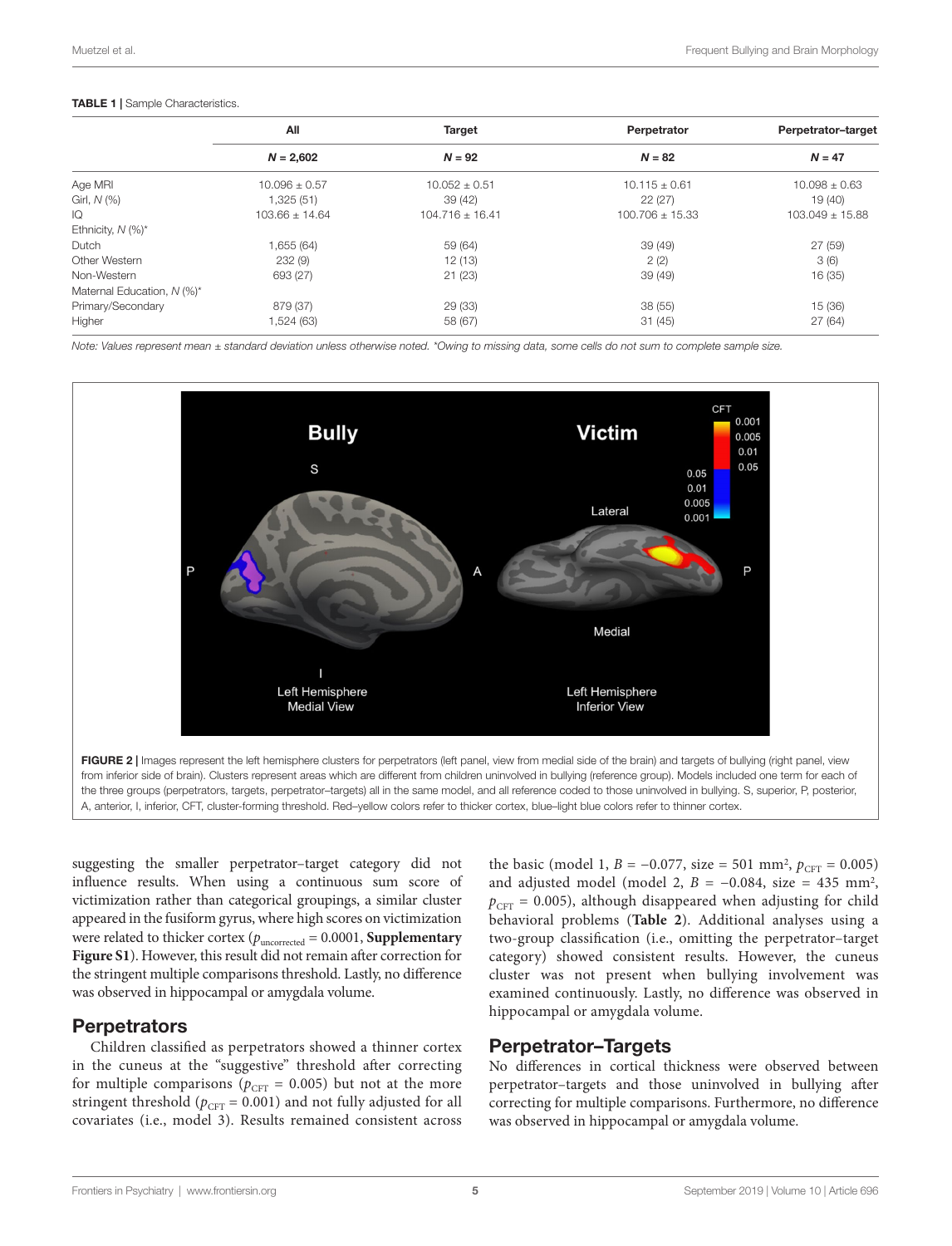| Group       | Model          | $MNI_{x}$ | $MNl_{v}$ | MNl <sub>z</sub> | <b>CFT</b> | в        | <b>SE</b> | <b>N</b> Vertices | Area (mm <sup>2</sup> ) |
|-------------|----------------|-----------|-----------|------------------|------------|----------|-----------|-------------------|-------------------------|
| Target      |                | $-40.5$   | $-54.8$   | $-20.3$          | 0.05       | 0.076    | 0.027     | 2,073             | 1,404                   |
|             |                |           |           |                  | 0.01       | 0.093    | 0.026     | 839               | 550                     |
|             |                |           |           |                  | 0.005      | 0.098    | 0.027     | 696               | 451                     |
|             |                |           |           |                  | 0.001      | 0.107    | 0.027     | 488               | 312                     |
|             | $\overline{2}$ | $-40.5$   | $-54.8$   | $-20.3$          | 0.05       | 0.076    | 0.027     | 2,083             | 1,412                   |
|             |                |           |           |                  | 0.01       | 0.093    | 0.026     | 848               | 556                     |
|             |                |           |           |                  | 0.005      | 0.099    | 0.026     | 702               | 456                     |
|             |                |           |           |                  | 0.001      | 0.108    | 0.027     | 488               | 312                     |
|             | 3              | $-40.7$   | $-53.9$   | $-20.2$          | 0.05       | 0.076    | 0.027     | 2091              | 1423                    |
|             |                |           |           |                  | 0.01       | 0.094    | 0.026     | 823               | 539                     |
|             |                |           |           |                  | 0.005      | 0.100    | 0.027     | 677               | 439                     |
|             |                |           |           |                  | 0.001      | 0.110    | 0.027     | 455               | 290                     |
| Perpetrator |                | $-14.8$   | $-69.5$   | 15.3             | 0.05       | $-0.067$ | 0.027     | 2,206             | 1,418                   |
|             |                |           |           |                  | 0.01       | $-0.074$ | 0.026     | 1,139             | 689                     |
|             |                |           |           |                  | 0.005      | $-0.077$ | 0.027     | 840               | 501                     |
|             | $\mathbf{2}$   | $-14.8$   | $-70$     | 15.6             | 0.05       | $-0.072$ | 0.027     | 2,158             | 1,389                   |
|             |                |           |           |                  | 0.01       | $-0.081$ | 0.026     | 1,030             | 615                     |
|             |                |           |           |                  | 0.005      | $-0.084$ | 0.027     | 735               | 435                     |
|             | 3              | $-14.8$   | $-70$     | 15.6             | 0.05       | $-0.072$ | 0.027     | 2,004             | 1,292                   |
|             |                |           |           |                  | 0.01       | $-0.081$ | 0.027     | 839               | 496                     |

*Model 1 is adjusted for age at MRI, sex, and ethnicity. Model 2 is additionally adjusted for child IQ and maternal educational level. Model 3 is additionally adjusted for child psychiatric symptoms. MNI, Montreal Neurological Institute Coordinates, CFT, cluster-forming threshold for correction for multiple comparisons, B, unstandardized regression coefficient, N Vertices, number of vertices in cluster, Area, surface area of cluster.*

### **DISCUSSION**

This large population-based study demonstrates differences in cortical morphology in children involved in bullying. Specifically, children identified as targets of bullying showed thicker cortex in the fusiform region compared to children uninvolved in bullying. The results demonstrate a new link between bullying involvement and structural brain morphology. Importantly, the results also provide an integral starting point for future work examining how cortical brain morphology relates to the persistent social and mental health problems that accompany those involved in bullying.

Children who were frequently victimized by perpetrators showed thicker cortex in the fusiform gyrus. This area, also part of Brodmann area 37, has been implicated in a wide array of functions, including facial and emotion processing, language, and theory of mind. Thicker cortex in this region could therefore be related to how targets of bullying perceive or recognize the faces of their aggressors. Interestingly, individuals with social anxiety disorder have been shown to exhibit differential neural activity to fearful as well as threatening faces (41, 42). A similar extension could be drawn to targets of bullying, where a sensitivity to certain facial expressions (e.g., angry/aggressive) could develop as a consequence of bullying. Alternatively, language ability has previously been proposed as a potential risk factor for targets of bullying, where children with underdeveloped language skills have been shown to be bullied more often (43, 44). As the fusiform gyrus has been implicated in aspects of verbal fluency (45), it is also possible that thicker cortex here represents a delayed development of language ability, which could in turn translate into a risk factor for bullying. Importantly, classification of targets of bullying was defined as being bullied once per week or more, which denotes frequent bullying involvement. When victimization was treated continuously rather than categorically, a similar cluster was observed, which suggests that such features of the fusiform may track into less frequently bullied children. Although the fusiform gyrus has been implicated in psychopathology (41), the current study was not able to determine whether it plays a mediating role in the development of psychopathology, as recent work has shown with other brain regions [\(21](#page-8-4)). Importantly, brain morphology linked to involvement in bullying may later manifest in other, more distant brain regions through atypical development of functional connectivity; such a downstream pathway may instead explain the persistent mental health and social problems experienced later in life.

At a conservative threshold for multiple testing correction, no differences were observed in cortical thickness in those classified as perpetrators. However, at a "suggestive" *p* value threshold and in models not adjusted for total psychiatric problems, a thinner cortex in the cuneus area was observed in those identified as perpetrators compared to those uninvolved in bullying. Part of the occipital lobe, the cuneus, is involved in various aspects of visual processing. A section of the cuneus has also often been implicated in the default mode network, one of the most commonly derived networks in resting-state functional MRI. Thus, future efforts should explore to what extent the default mode network is implicated in those involved in bullying. However, importantly, as this association was not significant in analyses where bullying was quantified continuously and was only observed at a relaxed correction for multiple testing, these results should be interpreted cautiously in the absence of external replication.

Interestingly, in children identified to be involved as perpetrator–targets, no differences were observed in cortical thickness. Given this group of children has the overall poorest prognosis, with higher rates of psychopathology and other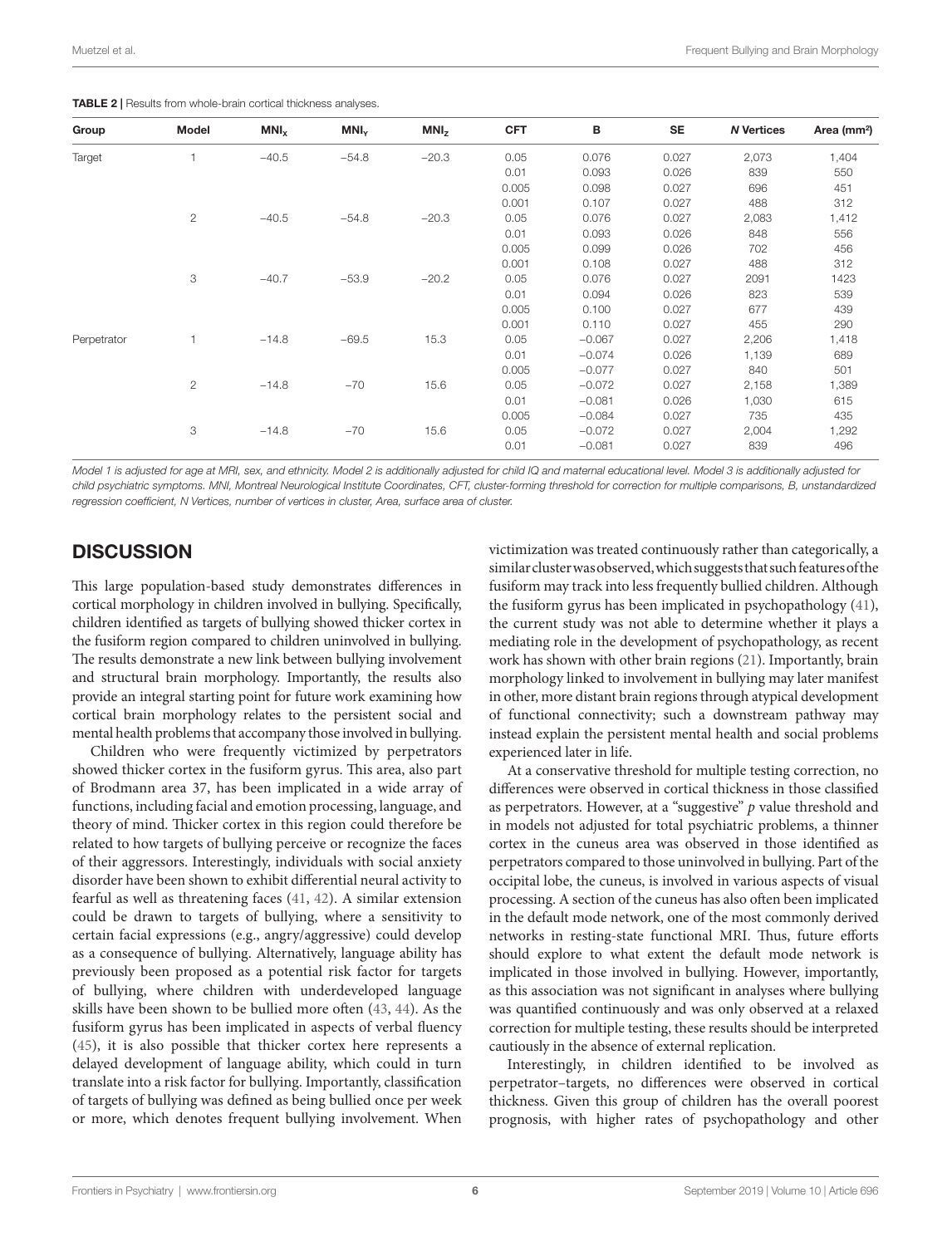problems later in life ([25,](#page-8-8) 46, 47), this lack of difference in brain morphology is contrary to our *a prior* hypothesis. One potential explanation may lie in the sample size of this subgroup; it was the smallest group, with only 47 children, potentially limiting our ability to detect any differences. Conversely, there is likely considerable heterogeneity in any underlying morphological features in this group, suggesting that subtypes of bullying involvement may be important for brain development, or that other analytical methods may be necessary to detect differences (48).

Brain morphology has also been studied in the context of early life stress, trauma, maltreatment, and other experiences (49–53). Differences across studies in terms of findings, methods used, and populations examined make summarizing the literature a challenge, although some interesting patterns emerge. Associations with the amygdala and hippocampus are certainly a common theme, although findings have been inconclusive (50, 54–56). One central theory that aims to explain such deviations in brain development revolves around chronic stress exposure (57), and given the density of stress hormone receptors in the hippocampus, it may be particularly sensitive. Interestingly, no differences were found in this study in children who were targets of bullying. Timing of early-life exposures may be of particular relevance ([14\)](#page-7-8), which could explain why no association was found. Specifically, children may have been exposed to bullying behavior at varying times and durations, leading to heterogenous changes limbic brain structures that are difficult to detect, or may emerge later in life.

One important consideration of this study is the temporality of the brain–behavior relationship. As this study is based on a single neuroimaging assessment, it is not possible to delineate whether differences observed in cortical thickness develop before or after children become involved in bullying. In the context of targets of bullying, both scenarios are plausible. Targets of bullying could show differential fusiform development over time, either as an adverse consequence of bullying or even as a compensatory mechanism resulting from exposure to such behavior. Alternatively, such features of the fusiform gyrus could be present before the exposure to bullying, potentially acting as a predisposing factor. An example of such a mechanism can be found in the preceding paragraph discussing language ability; children with poor language abilities may be more prone to exposure to bullying. Future studies with longitudinal designs will allow for the determination of where on the neurodevelopmental trajectory they lie.

The established link between bullying involvement and persistent social and psychiatric problems later in life suggests the potential for a related and underlying neurobiological substrate. A similar construct has been proposed in the context of child maltreatment [\(10](#page-7-2)). Recent work has shown evidence for such a link *via* the basal ganglia ([21\)](#page-8-4). Alterations in the fusiform that potentially result from bullying could explain some facets of a given psychiatric disorder, for example altered cortical activity in individuals with anxiety disorder in response to emotional face processing (41) or emotionally valent images in individuals with depression (58). Importantly, brain alterations related to bullying involvement during childhood, which eventually co-occur with psychiatric sequela later in life, may require special consideration in future brain imaging research; the underlying neurobiology may be unique to bullying involvement and not necessarily common or etiological to the psychiatric symptomatology or overarching disorder. Such a phenomenon of an early life adversity leading to a particular brain alteration which co-occurs with psychiatric symptoms could explain some of the heterogeneity in the psychiatric neuroimaging literature and thus the lack of robust imaging biomarkers (59, 60).

Utilizing one of the world's largest pediatric neuroimaging cohorts, we were able to examine the structural neural correlates of bullying involvement. Accompanying the power from this large sample size is the improved generalizability of the findings resulting from the population-based sampling, both in the reference group (those not involved in bullying) as well as in the groups exposed to bullying. Given the prospective and broad nature of the cohort, crucial information on potential confounding factors was also available. However, despite these clear strengths, some limitations warrant discussion. First, as described above, this study lacks repeated measurements of both bullying and brain imaging, and the assessment of bullying involvement takes place at a different age (i.e., before) than the MRI assessment. Longitudinal data will be crucial in delineating the precise temporal sequence of events and offer a crucial developmental perspective. Also of important note is the nonresponse analysis, which showed that the subsample children included in this study on average had slightly different characteristics compared with the full sample (e.g., 4 IQ points higher), suggesting some selection effects. Another broad issue in research on bullying involvement is related to how the data are characterized (e.g., continuous vs. categorically, frequency of involvement, etc.), which may impact results. Future work may also continue to explore latent constructs or latent classes of bullying involvement, which may offer additional insight by data-driven incorporation information [\(21](#page-8-4)). Lastly, this study relied on parent- and teacher-reported measures of bullying involvement, rather than child self-reports. Although parents and teachers have been shown to be reliable informants of bullying involvement, other strategies, such as peer nomination (61) and self-reporting, likely provide information with added value on bullying involvement, as victimization has been shown to be underreported in the absence of self-report (62).

This study demonstrates a link between bullying involvement and brain morphology in school-age children. In particular, children who are victimized by perpetrators have thicker cortex when compared to those uninvolved in bullying. These data offer evidence of disrupted cortical morphology in those involved in bullying and may offer cues to future work investigating the neurobiological underpinnings of associated and persistent problems later in life. Future work should utilize longitudinal neuroimaging data to concretely ascertain the different developmental trajectories involved.

# DATA AVAILABILITY

The datasets generated and/or analyzed during the current study are not publicly available due to legal and ethical regulations, but may be made available upon request to the Director of the Generation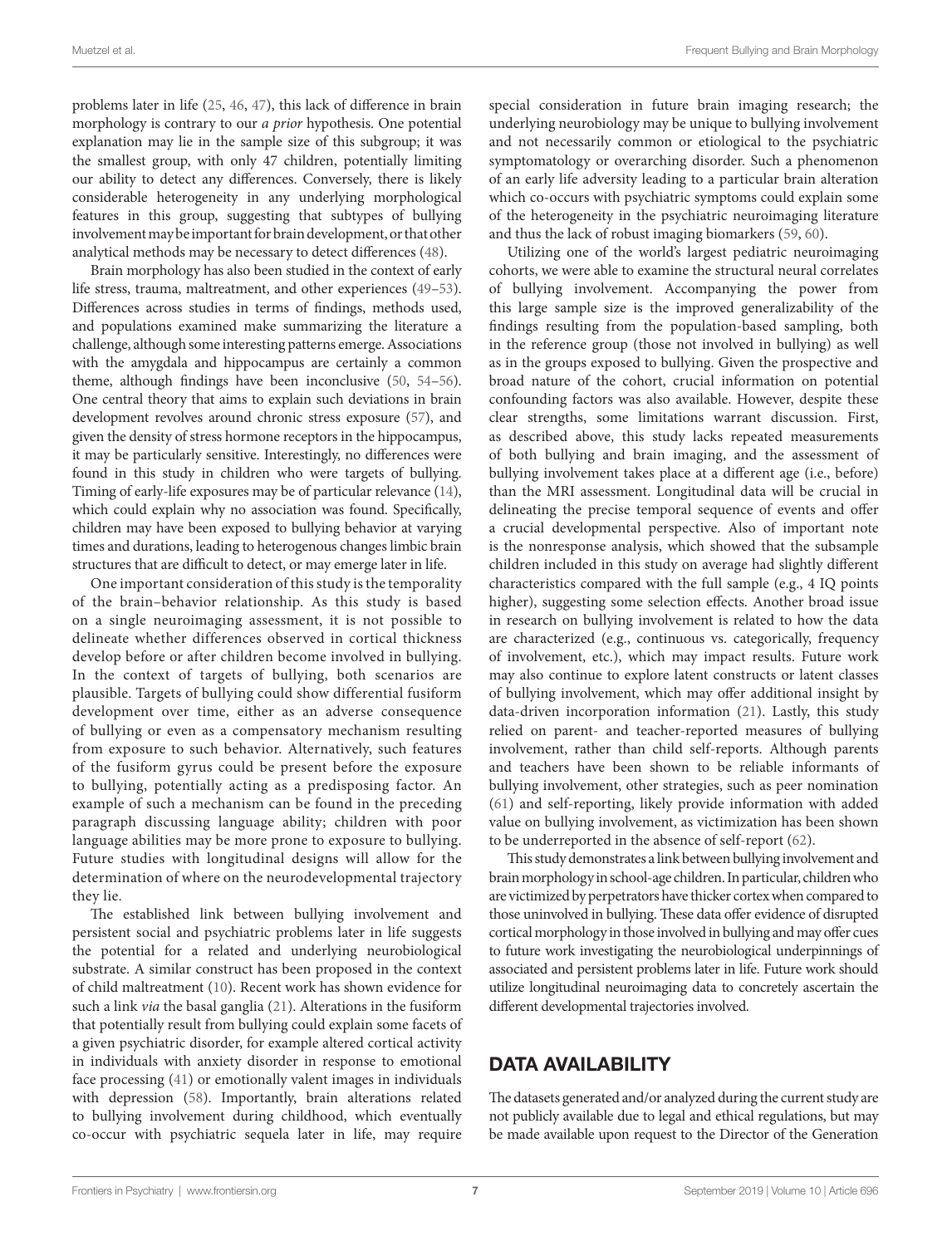R Study, Vincent Jaddoe [\(v.jaddoe@erasmusmc.nl](emailto:v.jaddoe@erasmusmc.nl)), in accordance with the local, national, and European Union regulations.

### ETHICS STATEMENT

The Medical Ethics Committee of the Erasmus Medical Center approved all study procedures, and all parents and children provided written informed consent and assent, respectively.

# AUTHOR CONTRIBUTIONS

RLM and HT developed the project and drafted the manuscript. RHM and SL collected data. RLM, RHM, SL, AC, TW, and HM conducted quality assurance of the data. RLM and SL conducted statistical analyses and developed software. RHM, SL, AC, PJ, BG, MV, MH, TW, and HM interpreted results and helped to draft and critically revise the manuscript. HT oversaw all aspects of the project.

### FUNDING

This study was supported by the Sophia Foundation project S18-20 (awarded to R.L.M.). The Netherlands Organization for Health Research and Development (ZonMw) Vici project 016.VICI.170.200 (awarded to H.T.), and the Dutch Research Agenda (NWA) NeuroLabNL (400.17.602). Supercomputing resources were supported by the NWO Physical Sciences Division (Exacte Wetenschappen) and SURFsara (Cartesius

### **REFERENCES**

- <span id="page-7-0"></span>1. Craig W, Harel Y Bullying, physical fighting, and victimization. Young People's Heal Context Int Rep from HBSC 2001/02 survery WHO Policy Ser Heal policy Child Adolesc issue 4, WHO Reg Off Eur. Copenhagen.  $(2004)$
- <span id="page-7-1"></span>2. Takizawa R, Maughan B, Arseneault L. Adult health outcomes of childhood bullying victimization: evidence from a five-decade longitudinal British birth cohort. *Am J Psychiatry* (2014) 171:777–84. doi: [10.1176/appi.](https://doi.org/10.1176/appi.ajp.2014.13101401) [ajp.2014.13101401](https://doi.org/10.1176/appi.ajp.2014.13101401)
- 3. Copeland WE, Wolke D, Angold A, Costello EJ. Adult psychiatric outcomes of bullying and being bullied by peers in childhood and adolescence. *JAMA Psychiatry* (2013) 70:419. doi: [10.1001/jamapsychiatry.2013.504](https://doi.org/10.1001/jamapsychiatry.2013.504)
- 4. Lereya ST, Copeland WE, Costello EJ, Wolke D. Adult mental health consequences of peer bullying and maltreatment in childhood: two cohorts in two countries. *Lancet Psychiatry* (2015) 2:524–31. doi: [10.1016/](https://doi.org/10.1016/S2215-0366(15)00165-0) [S2215-0366\(15\)00165-0](https://doi.org/10.1016/S2215-0366(15)00165-0)
- 5. Kumpulainen K. Psychiatric conditions associated with bullying. *Int J Adolesc Med Health* (2008) 20:121–32. doi: [10.1515/IJAMH.2008.20.2.121](https://doi.org/10.1515/IJAMH.2008.20.2.121)
- 6. Moore SE, Norman RE, Sly PD, Whitehouse AJO, Zubrick SR, Scott J. Adolescent peer aggression and its association with mental health and substance use in an Australian cohort. *J Adolesc* (2014) 37:11–21. doi: [10.1016/j.adolescence.2013.10.006](https://doi.org/10.1016/j.adolescence.2013.10.006)
- 7. Stuart J E, Jose P. Is bullying bad for your health? The consequences of bullying perpetration and victimization in childhood on health behaviors in adulthood. *J Aggress Confl Peace Res* (2014) 6:185–95. doi: [10.1108/](https://doi.org/10.1108/JACPR-01-2014-0003) [JACPR-01-2014-0003](https://doi.org/10.1108/JACPR-01-2014-0003)
- 8. Gladden R, Vivolo-Kantor A, Hamburger M, Lumpkin C. *Bullying surveillance among youths: uniform definitions for public health and recommended data elements*. National Center for Injury Prevention and

compute cluster, [www.surfsara.nl\)](www.surfsara.nl). HM was supported by the European Union's Horizon 2020 research and innovation program (grant agreement 633595 and 733206). APCH was supported by the Netherlands Organization for Scientific Research. The general design of Generation R Study is made possible by financial support from the Erasmus Medical Center, Rotterdam, the Erasmus University Rotterdam, ZonMw, The Netherlands Organization for Scientific Research (NWO), and the Ministry of Health, Welfare, and Sport.

### ACKNOWLEDGMENTS

The Generation R Study is conducted by the Erasmus Medical Center in close collaboration with Faculty of Social Sciences of the Erasmus University Rotterdam, the Municipal Health Service Rotterdam area, Rotterdam, and the Stichting Trombosedienst & Artsenlaboratorium Rijnmond (STAR-MDC), Rotterdam. We gratefully acknowledge the contribution of children and parents, general practitioners, hospitals, midwives, and pharmacies in Rotterdam.

### SUPPLEMENTARY MATERIAL

The Supplementary Material for this article can be found online at: [https://www.frontiersin.org/articles/10.3389/fpsyt.2019.00696/](https://www.frontiersin.org/articles/10.3389/fpsyt.2019.00696/full#supplementary-material) [full#supplementary-material](https://www.frontiersin.org/articles/10.3389/fpsyt.2019.00696/full#supplementary-material)

Control, Centers for Disease Control and Prevention and the United States Department of Education, Atlanta, GA (2013).

- 9. Jansen PW, Verlinden M, Berkel AD, Mieloo C, van der Ende J, Veenstra R, et al. Prevalence of bullying and victimization among children in early elementary school: Do family and school neighbourhood socioeconomic status matter? *BMC Public Health* (2012) 12:494. doi: [10.1186/1471-2458-12-494](https://doi.org/10.1186/1471-2458-12-494)
- <span id="page-7-2"></span>10. Perry B. *Incubated in terror: neurodevelopmental factors in the cycle of violence, Children*. New York: Guilford Press (1997).
- <span id="page-7-3"></span>11. Lenroot RK, Giedd JN. Brain development in children and adolescents: insights from anatomical magnetic resonance imaging. *Neurosci Biobehav Rev* (2006) 30:718–29. doi: [10.1016/j.neubiorev.2006.06.001](https://doi.org/10.1016/j.neubiorev.2006.06.001)
- <span id="page-7-4"></span>12. Shaw P, Eckstrand K, Sharp W, Blumenthal J, Lerch JP, Greenstein D, et al. Attention-deficit/hyperactivity disorder is characterized by a delay in cortical maturation. *Proc Natl Acad Sci U S A* (2007) 104:19649–54. doi: [10.1073/](https://doi.org/10.1073/pnas.0707741104) [pnas.0707741104](https://doi.org/10.1073/pnas.0707741104)
- <span id="page-7-5"></span>13. Hodel AS, Hunt RH, Cowell RA, Van Den Heuvel SE, Gunnar MR, Thomas KM. Duration of early adversity and structural brain development in postinstitutionalized adolescents. *Neuroimage* (2015) 105:112–9. doi: [10.1016/j.](https://doi.org/10.1016/j.neuroimage.2014.10.020) [neuroimage.2014.10.020](https://doi.org/10.1016/j.neuroimage.2014.10.020)
- <span id="page-7-8"></span>14. Lupien SJ, McEwen BS, Gunnar MR, Heim C. Effects of stress throughout the lifespan on the brain, behaviour and cognition. *Nat Rev Neurosci* (2009) 10:434–45. doi: [10.1038/nrn2639](https://doi.org/10.1038/nrn2639)
- <span id="page-7-6"></span>15. Dahmen B, Puetz VB, Scharke W, von Polier GG, Herpertz-Dahlmann B, Konrad K. Effects of early-life adversity on hippocampal structures and associated HPA axis functions. *Dev Neurosci* (2018) 40(1):13–22 doi: [10.1159/000484238](https://doi.org/10.1159/000484238)
- <span id="page-7-7"></span>16. du Plessis MR, Smeekens S, Cillessen AHN, Whittle S, Güroğlu B. Bullying the brain? Longitudinal links between childhood peer victimization, cortisol, and adolescent brain structure. *Front Psychol* (2019) 9:2706. doi: [10.3389/](https://doi.org/10.3389/fpsyg.2018.02706) [fpsyg.2018.02706](https://doi.org/10.3389/fpsyg.2018.02706)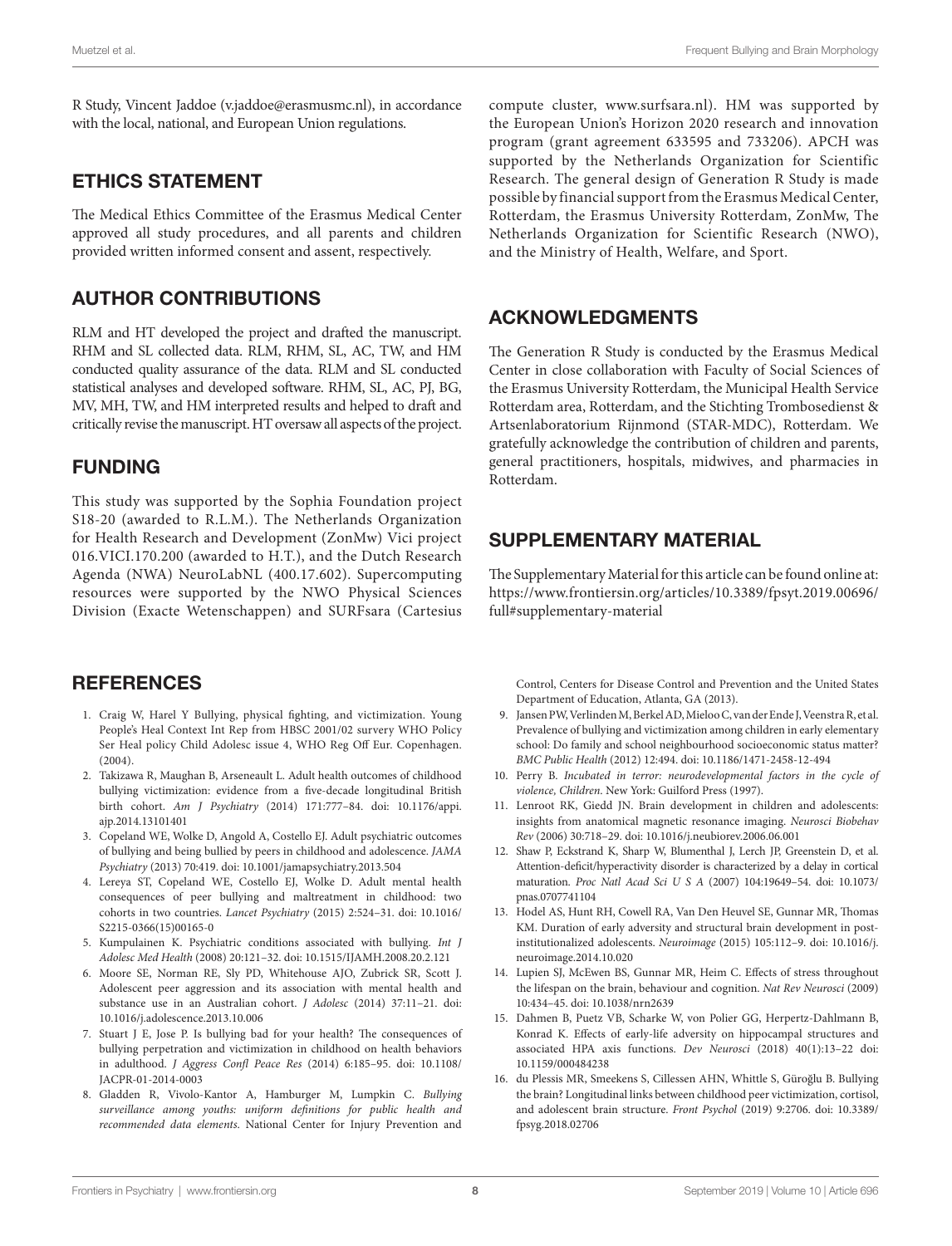- <span id="page-8-0"></span>17. Teicher MH, Samson JA, Sheu Y-S, Polcari A, McGreenery CE. Hurtful Words: Association of exposure to peer verbal abuse with elevated psychiatric symptom scores and corpus callosum abnormalities. *Am J Psychiatry* (2010) 167:1464–71. doi: [10.1176/appi.ajp.2010.10010030](https://doi.org/10.1176/appi.ajp.2010.10010030)
- <span id="page-8-1"></span>18. Crone EA, Konijn EA. Media use and brain development during adolescence. *Nat Commun* (2018) 9:588. doi: [10.1038/s41467-018-03126-x](https://doi.org/10.1038/s41467-018-03126-x)
- <span id="page-8-2"></span>19. Will G-J, van Lier PAC, Crone EA, Güroğlu B. Chronic childhood peer rejection is associated with heightened neural responses to social exclusion during adolescence. *J Abnorm Child Psychol* (2016) 44:43–55. doi: [10.1007/](https://doi.org/10.1007/s10802-015-9983-0) [s10802-015-9983-0](https://doi.org/10.1007/s10802-015-9983-0)
- <span id="page-8-3"></span>20. Eisenberger NI. Does rejection hurt? An fMRI study of social exclusion. *Science* (2003) 302(5643):290–2. doi: [10.1126/science.1089134](https://doi.org/10.1126/science.1089134)
- <span id="page-8-4"></span>21. Quinlan EB, Barker ED, Luo Q, Banaschewski T, Bokde ALW, Bromberg U, et al. Peer victimization and its impact on adolescent brain development and psychopathology. *Mol Psychiatry* (2018) [epub ahead of print] doi: [10.1038/s41380-018-0297-9](https://doi.org/10.1038/s41380-018-0297-9)
- <span id="page-8-5"></span>22. Kooijman MN, Kruithof CJ, van Duijn CM, Duijts L, Franco OH, IjMH van, et al. The Generation R Study: design and cohort update 2017. *Eur J Epidemiol* (2016) 31:1243–64. doi: [10.1007/s10654-016-0224-9](https://doi.org/10.1007/s10654-016-0224-9)
- <span id="page-8-6"></span>23. Tiemeier H, Velders FP, Szekely E, Roza SJ, Dieleman G, Jaddoe VW, et al. The Generation R Study: a review of design, findings to date, and a study of the 5-HTTLPR by environmental interaction from fetal life onward. *J Am Acad Child Adolesc Psychiatry* (2012) 51:1119–1135 e7. doi: [10.1016/j.](https://doi.org/10.1016/j.jaac.2012.08.021) [jaac.2012.08.021](https://doi.org/10.1016/j.jaac.2012.08.021)
- <span id="page-8-7"></span>24. White T, Muetzel RL, El Marroun H, Blanken LME, Jansen P, Bolhuis K, et al. Paediatric population neuroimaging and the Generation R Study: the second wave. *Eur J Epidemiol* (2018) 33(1):99-125 doi: [10.1007/s10654-017-0319-y](https://doi.org/10.1007/s10654-017-0319-y)
- <span id="page-8-8"></span>25. Lereya ST, Copeland WE, Zammit S, Wolke D. Bully/victims: a longitudinal, population-based cohort study of their mental health. *Eur Child Adolesc Psychiatry* (2015) 24:1461–71. doi: [10.1007/s00787-015-0705-5](https://doi.org/10.1007/s00787-015-0705-5)
- 26. Rønning JA, Sourander A, Kumpulainen K, Tamminen T, Niemelä S, Moilanen I, et al. Cross-informant agreement about bullying and victimization among eight-year-olds: whose information best predicts psychiatric caseness 10–15 years later? *Soc Psychiatry Psychiatr Epidemiol* (2009) 44:15–22. doi: [10.1007/s00127-008-0395-0](https://doi.org/10.1007/s00127-008-0395-0)
- 27. Schreier A, Wolke D, Thomas K, Horwood J, Hollis C, Gunnell D, et al. Prospective study of peer victimization in childhood and psychotic symptoms in a nonclinical population at age 12 years. *Arch Gen Psychiatry* (2009) 66:527–36. doi: [10.1001/archgenpsychiatry.2009.23](https://doi.org/10.1001/archgenpsychiatry.2009.23)
- <span id="page-8-9"></span>28. Zwierzynska K, Wolke D, Lereya TS. Peer victimization in childhood and internalizing problems in adolescence: a prospective longitudinal study. *J Abnorm Child Psychol* (2013) 41:309–23. doi: [10.1007/s10802-012-9678-8](https://doi.org/10.1007/s10802-012-9678-8)
- <span id="page-8-10"></span>29. Achenbach TM, McConaughy SH, Howell CT. Child/adolescent behavioral and emotional problems: implications of cross-informant correlations for situational specificity. *Psychol Bull* (1987) 101:213–32. doi: [10.1037//0033-2909.101.2.213](https://doi.org/10.1037//0033-2909.101.2.213)
- <span id="page-8-11"></span>30. Fischl B. FreeSurfer. *Neuroimage* (2012) 62:774–81. doi: [10.1016/j.](https://doi.org/10.1016/j.neuroimage.2012.01.021) [neuroimage.2012.01.021](https://doi.org/10.1016/j.neuroimage.2012.01.021)
- <span id="page-8-12"></span>31. Desikan RS, Segonne F, Fischl B, Quinn BT, Dickerson BC, Blacker D, et al. An automated labeling system for subdividing the human cerebral cortex on MRI scans into gyral based regions of interest. *Neuroimage* (2006) 31:968– 80. doi: [10.1016/j.neuroimage.2006.01.021](https://doi.org/10.1016/j.neuroimage.2006.01.021)
- <span id="page-8-13"></span>32. Muetzel RL, Blanken LME, van der Ende J, El Marroun H, Shaw P, Sudre G, et al. Tracking brain development and dimensional psychiatric symptoms in children: a longitudinal population-based neuroimaging study. *Am J Psychiatry* (2018) appi.ajp.2017.1 175(1):54-62. doi: [10.1176/appi.](https://doi.org/10.1176/appi.ajp.2017.16070813) [ajp.2017.16070813](https://doi.org/10.1176/appi.ajp.2017.16070813)
- <span id="page-8-14"></span>33. Basten M, van der Ende J, Tiemeier H, Althoff RR, Rijlaarsdam J, Jaddoe VW, et al. Nonverbal intelligence in young children with dysregulation: the Generation R Study. *Eur Child Adolesc Psychiatry* (2014) 23:1061–70. doi: [10.1007/s00787-014-0551-x](https://doi.org/10.1007/s00787-014-0551-x)
- <span id="page-8-15"></span>34. Achenbach TM, Rescorla LA. Manual for the ASEBA school-age forms & profiles. Burlington, VT: University of Vermont, Research Center for Children, Youth, & Families. (2001).
- <span id="page-8-16"></span>35. Dunn EC, Nishimi K, Neumann A, Renaud A, Cecil CAM, Susser ES, et al. Time-dependent effects of exposure to physical and sexual violence on psychopathology symptoms in late childhood: in search of sensitive periods

in development. *J Am Acad Child Adolesc Psychiatry* (2019) doi: [10.1016/j.](https://doi.org/10.1016/j.jaac.2019.02.022) [jaac.2019.02.022](https://doi.org/10.1016/j.jaac.2019.02.022)

- <span id="page-8-17"></span>36. R Core Team. R: A Language and Environment for Statistical Computing. (2014).
- <span id="page-8-18"></span>37. Hagler DJ, Saygin AP, Sereno MI. Smoothing and cluster thresholding for cortical surface-based group analysis of fMRI data. *Neuroimage* (2006) 33:1093–103. doi: [10.1016/j.neuroimage.2006.07.036](https://doi.org/10.1016/j.neuroimage.2006.07.036)
- <span id="page-8-19"></span>38. Greve DN, Fischl B. False positive rates in surface-based anatomical analysis. *Neuroimage* (2018) 171:6–14. doi: [10.1016/j.neuroimage.2017.12.072](https://doi.org/10.1016/j.neuroimage.2017.12.072)
- 39. van Buuren S, Groothuis-Oudshoorn K.: mice: multivariate imputation by chained equations in R. *J Stat Softw Artic* (2011) 45:1–67. doi: [10.18637/jss.](https://doi.org/10.18637/jss.v045.i03)  $v(0.45.103)$
- 40. Rubin D. *Multiple imputation for nonresponse in surveys*. New York, NY: John Wiley and Sons (2004).
- 41. Frick A, Howner K, Fischer H, Kristiansson M, Furmark T. Altered fusiform connectivity during processing of fearful faces in social anxiety disorder. *Transl Psychiatry* (2013) 3:e312. doi: [10.1038/tp.2013.85](https://doi.org/10.1038/tp.2013.85)
- 42. Etkin A, Wager TD. Functional neuroimaging of anxiety: a metaanalysis of emotional processing in PTSD, social anxiety disorder, and specific phobia. *Am J Psychiatry* (2007) 164:1476–88. doi: [10.1176/appi.](https://doi.org/10.1176/appi.ajp.2007.07030504) [ajp.2007.07030504](https://doi.org/10.1176/appi.ajp.2007.07030504)
- 43. Knox E, Conti-Ramsden G. Bullying risks of 11-year-old children with specific language impairment (SLI): does school placement matter? *Int J Lang Commun Disord* (n.d.) 38:1–12. doi: [10.1080/13682820304817](https://doi.org/10.1080/13682820304817)
- 44. Lindsay G, Dockrell JE, Mackie C. Vulnerability to bullying in children with a history of specific speech and language difficulties. *Eur J Spec Needs Edu* (2008) 23:1–16. doi: [10.1080/08856250701791203](https://doi.org/10.1080/08856250701791203)
- 45. Abrahams S, Goldstein LH, Simmons A, Brammer MJ, Williams SCR, Giampietro VP, et al. Functional magnetic resonance imaging of verbal fluency and confrontation naming using compressed image acquisition to permit overt responses. *Hum Brain Mapp* (2003) 20:29–40. doi: [10.1002/](https://doi.org/10.1002/hbm.10126) [hbm.10126](https://doi.org/10.1002/hbm.10126)
- 46. Shetgiri R. Bullying and victimization among children. *Adv Pediatr* (2013) 60:33–51. doi: [10.1016/j.yapd.2013.04.004](https://doi.org/10.1016/j.yapd.2013.04.004)
- 47. Kim YS, Leventhal BL, Koh Y-J, Hubbard A, Boyce WT. School bullying and youth violence. *Arch Gen Psychiatry* (2006) 63:1035. doi: [10.1001/](https://doi.org/10.1001/archpsyc.63.9.1035) [archpsyc.63.9.1035](https://doi.org/10.1001/archpsyc.63.9.1035)
- 48. Nenning K-H, Liu H, Ghosh SS, Sabuncu MR, Schwartz E, Langs G. Diffeomorphic functional brain surface alignment: functional demons. *Neuroimage* (2017) 156:456–65. doi: [10.1016/j.neuroimage.2017.04.028](https://doi.org/10.1016/j.neuroimage.2017.04.028)
- 49. Teicher MH, Dumont NL, Ito Y, Vaituzis C, Giedd JN, Andersen SL. Childhood neglect is associated with reduced corpus callosum area. *Biol Psychiatry* (2004) 56:80–5. doi: [10.1016/j.biopsych.2004.03.016](https://doi.org/10.1016/j.biopsych.2004.03.016)
- 50. Woon FL, Hedges DW. Hippocampal and amygdala volumes in children and adults with childhood maltreatment-related posttraumatic stress disorder: a meta-analysis. *Hippocampus* (2008) 18:729–36. doi: [10.1002/](https://doi.org/10.1002/hipo.20437) [hipo.20437](https://doi.org/10.1002/hipo.20437)
- 51. Cohen RA, Grieve S, Hoth KF, Paul RH, Sweet L, Tate D, et al. Early life stress and morphometry of the adult anterior cingulate cortex and caudate nuclei. *Biol Psychiatry* (2006) 59:975–82. doi: [10.1016/j.](https://doi.org/10.1016/j.biopsych.2005.12.016) [biopsych.2005.12.016](https://doi.org/10.1016/j.biopsych.2005.12.016)
- 52. Nemeroff CB. Paradise lost: the neurobiological and clinical consequences of child abuse and neglect. *Neuron* (2016) 89:892–909. doi: [10.1016/j.](https://doi.org/10.1016/j.neuron.2016.01.019) [neuron.2016.01.019](https://doi.org/10.1016/j.neuron.2016.01.019)
- 53. Hart H, Rubia K. Neuroimaging of child abuse: a critical review. *Front Hum Neurosci* (2012) 6:52. doi: [10.3389/fnhum.2012.00052](https://doi.org/10.3389/fnhum.2012.00052)
- 54. Hanson JL, Nacewicz BM, Sutterer MJ, Cayo AA, Schaefer SM, Rudolph KD, et al. Behavioral problems after early life stress: contributions of the hippocampus and amygdala. *Biol Psychiatry* (2015) 77:314–23. doi: [10.1016/j.](https://doi.org/10.1016/j.biopsych.2014.04.020) [biopsych.2014.04.020](https://doi.org/10.1016/j.biopsych.2014.04.020)
- 55. Krugers HJ, Arp JM, Xiong H, Kanatsou S, Lesuis SL, Korosi A, et al. Early life adversity: lasting consequences for emotional learning. *Neurobiol Stress* (2017) 6:14–21. doi: [10.1016/j.ynstr.2016.11.005](https://doi.org/10.1016/j.ynstr.2016.11.005)
- 56. Calem M, Bromis K, McGuire P, Morgan C, Kempton MJ. Meta-analysis of associations between childhood adversity and hippocampus and amygdala volume in non-clinical and general population samples. *NeuroImage Clin* (2017) 14:471–9. doi: [10.1016/j.nicl.2017.02.016](https://doi.org/10.1016/j.nicl.2017.02.016)